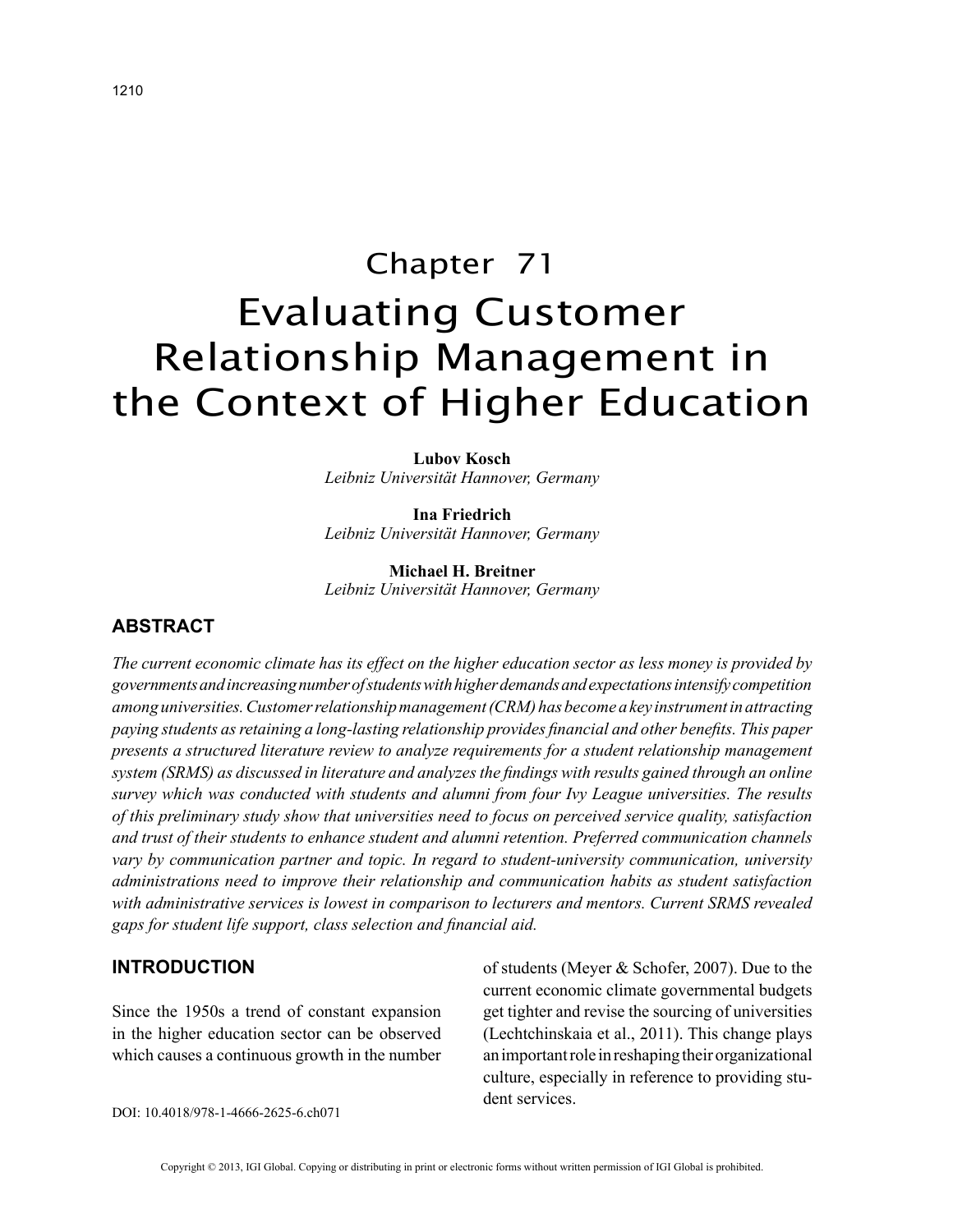The higher education sector is characterized by a low level of standardization (Meyer & Schofer, 2007), in particular across national boundaries, although the academic communities are global in nature, sharing norms and beliefs beyond national affiliation (Musselin, 2007). While academics identify themselves more with a discipline than with an institution (Pollock & Cornford, 2004), students regard their university as a "short-lived prelude to something greater" (Musselin, 2007). Acquisition of students and student and alumni retention are central topics for universities and therefore must be reflected in their CRM approach (Sprenger et al., 2010). Today's students are an increasingly diverse and socially segmented population (Hemsley-Brown & Oplatka, 2006) who regard themselves as individuals with rights and distinct demands that need to be addressed accordingly. As a consequence, universities are being reshaped into customer-oriented organizations (Frank & Meyer, 2007).

Universities provide educational service which is difficult to formalize as the understanding of quality in teaching is ambiguous in nature and provides little causal explanation between the process and its outcome (Musselin, 2007). Due to today's competition universities require processes and tools to establish and enhance a "good" relationship with their students (Hilbert et al., 2007; Hon & Brunner, 2002). Major targets are to reduce student failure (Daradourmis et al., 2010), enhance student loyalty and alumni retention, and in consequence, improve fundraising efficiency. As increasingly customer-centric organizations with a diverse customer base, universities strive to offer more individualized service based on their students' preferences (Daradourmis et al., 2010). The adoption of packaged IT solutions creates a challenge as those are shaped for the demands of commercial industries. Therefore, customer relationship management (CRM) concepts must be analyzed to identify differences and gaps to be adapted to the specific needs of the higher education sector and to be translated into student relationship management system (SRMS) requirements. In particular, front-end systems that support the relationship between the university, students, and alumni require thorough analysis in the context of SRMS architecture. As a consequence, a requirement analysis of students' communication needs in the university context needs to be conducted.

In this paper, a structured literature review and a quantitative study explore the influencing factors for relationship quality of students with their university and the required functionalities of SRMS that support a positive relationship between universities and their students and alumni. This main research objective leads to the following subordinated questions:

**RQ1:** Which factors influence students' relationship quality with their university? **RQ2:** What are students' communication needs? **RQ3:** How do students want to use technology to meet their communication needs?

In order to gather valuable results, four Ivy League universities were chosen for this survey, based on the total number of enrolled students. Due to a deeply rooted positive image and an internationally diverse student base, these universities are expected to have a sound basis for a relationship with their students and alumni. Based on the restricted admissions regulations, the student base is expected to be homogenous according to academic values. This has a positive effect on the comparability of survey results as the levels of relationship quality between students and university is expected to be relatively high. The students' access to information technology is also expected to be comparable.

This paper presents a preliminary study which is structured as follows: First, the research design and quantitative data collection are presented. Then, the next section summarizes the findings of the literature review introducing the concepts of relationship quality and student relationship management. The results of the survey are presented